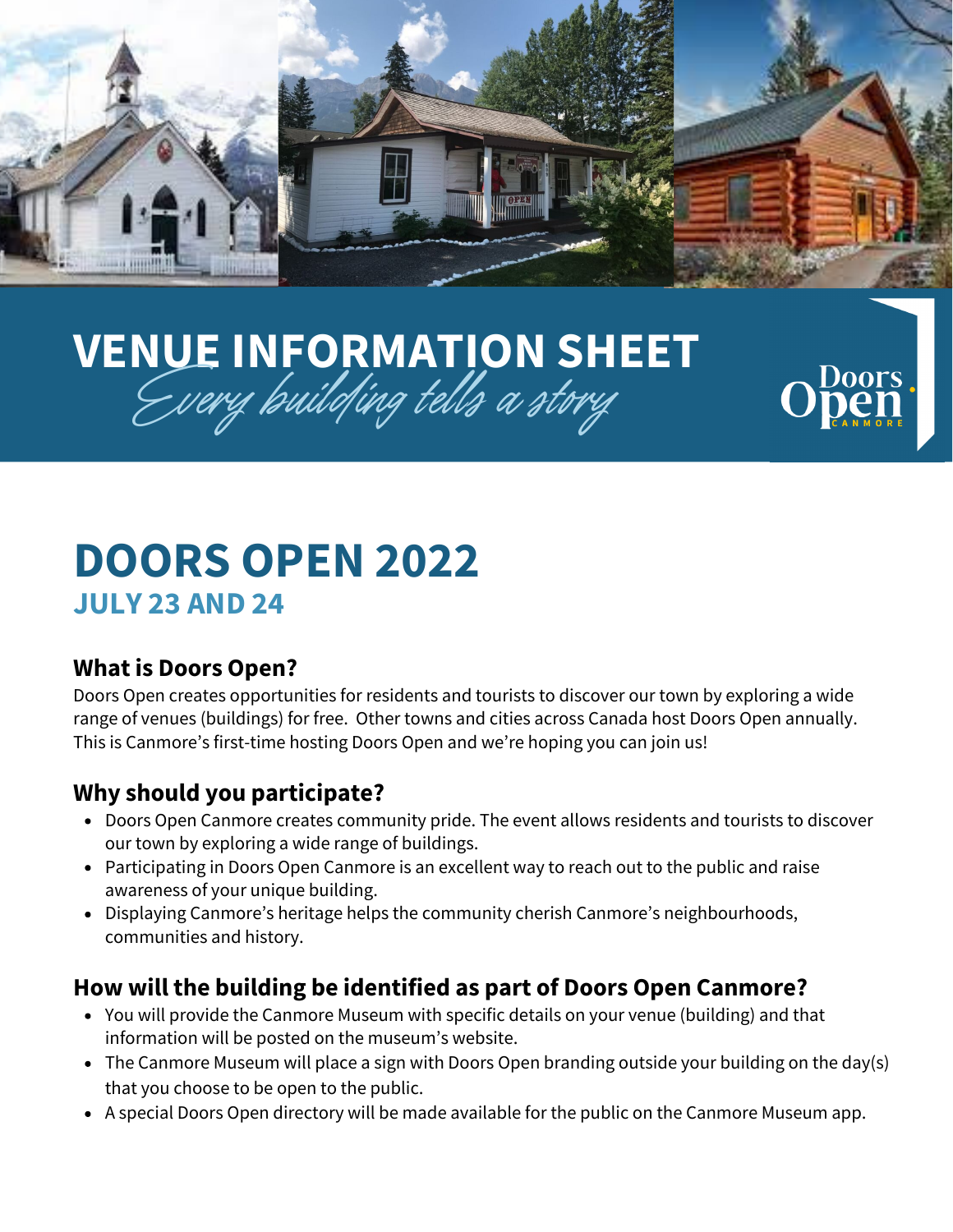#### **What is required of a building or venue?**

- Providing information to the Canmore Museum for marketing and promotion purposes.
- Providing free access to visitors by
	- Organizing for your building to be open to the public
	- Arranging for supporting staff or volunteers as required
- Providing information for the public in the way that is best for you. Some examples are:
	- A display of photos, objects and/or written content
	- A volunteer or staff members to talk with visitors
	- A volunteer or staff member provides a tour
- Anything 'extra'or behind-the-scenes. Be creative! (this should be something that isn't offered to the public for free daily)
- In addition to free access to the building, you could also offer discounted food or drink items to Doors Open visitors or even add special historic menu items.

#### **How is Doors Open Canmore being promoted?**

- The Canmore Museum is working with both local media partners as well as cultural and tourism promotional partners such as Avenue Magazine (Calgary), Travel Alberta, and Tourism Canmore and Kananaskis to promote the Canmore Heritage Festival, of which the two-day Doors Open event is part, to local and short-haul tourism markets.
- We will ask Doors Open Canmore venue partners to promote their venue through their social media channels.
- Print promotion includes tear-off Canmore Heritage Festival / Doors Open venue maps and program guide and posters.
- Doors Open signage will be distributed to participating venue partners before July 21 to promote their venue during the event.
- Doors Open Canmore will also be promoted nationally in partnership with the National Trust for Canada as part of their Canadian **[Historic](https://historicplacesdays.ca/) Places Days** (being held from July 8 to 31); the a national media campaign includes web and social media promotion with contests and giveaways with prizes provided by Via Rail and Parks Canada.

### **Who can I contact with questions or to register my building as a Doors Open Venue?**

Christine Moreland-Giraldeau, Doors Open Volunteer Coordinator cmmoreland@gmail.com | 587-433-7693

Every building tells a story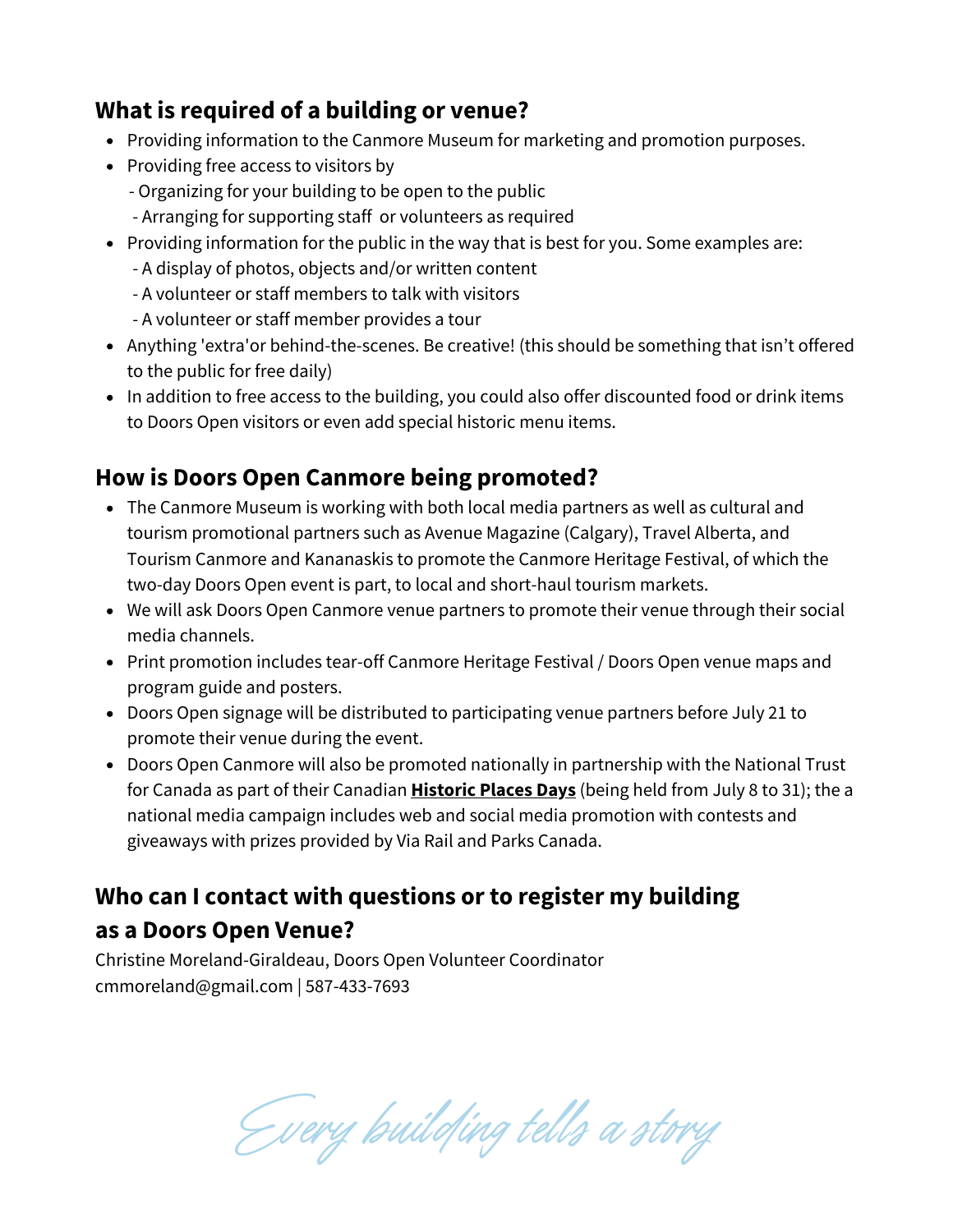

#### **INFORMATION REQUIRED FROM PARTICIPATING VENUES**

#### **Please complete the following information:**

\_

**Name of venue.** This could include both the historical and contemporary name of the building.

| Name and contact details of main contact person for building (for planning purposes) |                                                                                                                                                                                                            |  |
|--------------------------------------------------------------------------------------|------------------------------------------------------------------------------------------------------------------------------------------------------------------------------------------------------------|--|
|                                                                                      |                                                                                                                                                                                                            |  |
|                                                                                      |                                                                                                                                                                                                            |  |
| Day-of event contact details                                                         |                                                                                                                                                                                                            |  |
|                                                                                      |                                                                                                                                                                                                            |  |
| <b>Address of building (entrance for visitors)</b>                                   |                                                                                                                                                                                                            |  |
|                                                                                      | Short description. You may wish to include information on the building's history, sustainability<br>efforts or architectural features. You can complete this section on a separate page and email with the |  |
|                                                                                      |                                                                                                                                                                                                            |  |
|                                                                                      |                                                                                                                                                                                                            |  |
|                                                                                      |                                                                                                                                                                                                            |  |
| form.                                                                                |                                                                                                                                                                                                            |  |
|                                                                                      |                                                                                                                                                                                                            |  |